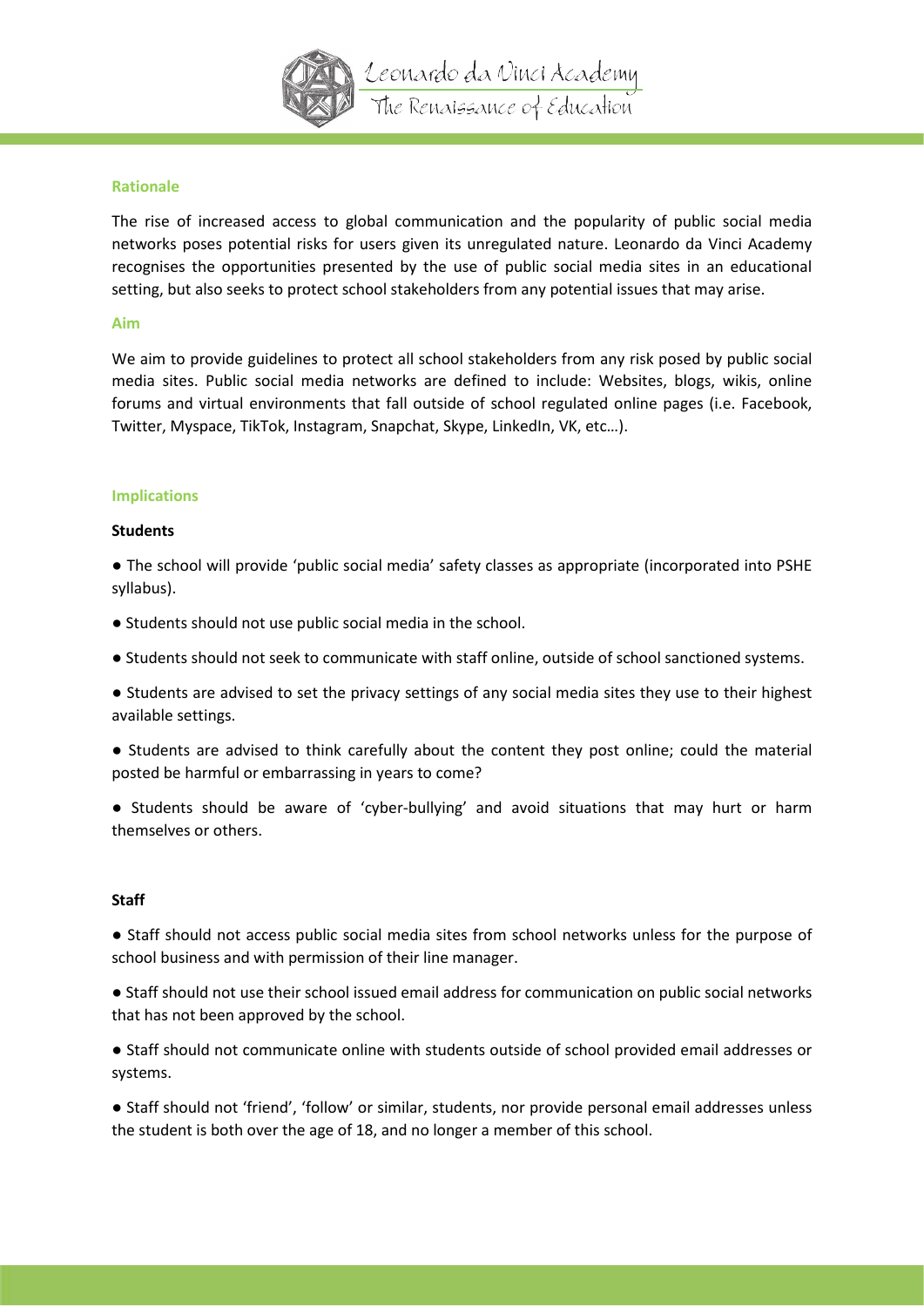

● Staff should not make public postings or comments that may damage the reputation of the school, nor should they act as a spokesperson for the school unless granted permission by their line manager.

● Staff should not disclose on public social networks, any information that is confidential or proprietary to students, staff, parents or the school.

- Staff should not use the school's logo on any public social media networks without permission.
- Staff should not post photos of students on any public social media networks.

● Staff are advised to set the privacy settings of any public social media sites they use to the highest available settings. **See appendix 1 for specific advice regarding Facebook.** 

● Staff are advised to remember that once posted online, material should be considered as forever available; think carefully about what you post online. Any communication received from children on any personal social media sites must be reported to the staff member's line manager. If any member of staff is aware of any inappropriate communications involving any child in any social media, these must immediately be reported as above.

Staff are advised not to accept or invite any ex-pupil of the school under the age of 18 as a friend, follower, subscriber or similar on any personal social media, or provide personal email addresses.

## **Parents**

Parents are advised to carefully monitor their child's public media usage and intervene as necessary.

## **Non-Compliance**

LEONARDO DA VINCI ACADEMY recognises the importance of the Social Media Policy and provides mechanisms for investigating and resolving non-compliance through the Anti-Bullying Policy, Behaviour Policy and School Regulations. All stakeholders should feel safe and secure in raising concerns with the appropriate member(s) of staff.

## **To be read in conjunction with LEONARDO DA VINCI ACADEMY's:**

- ICT Policy
- Anti-Bullying Policy
- Safeguarding Children Policy
- Staff Code of Conduct

Written by

Mr. Justin Kilcullen-Nichols on 1/1/22, Mrs. Vera Komarova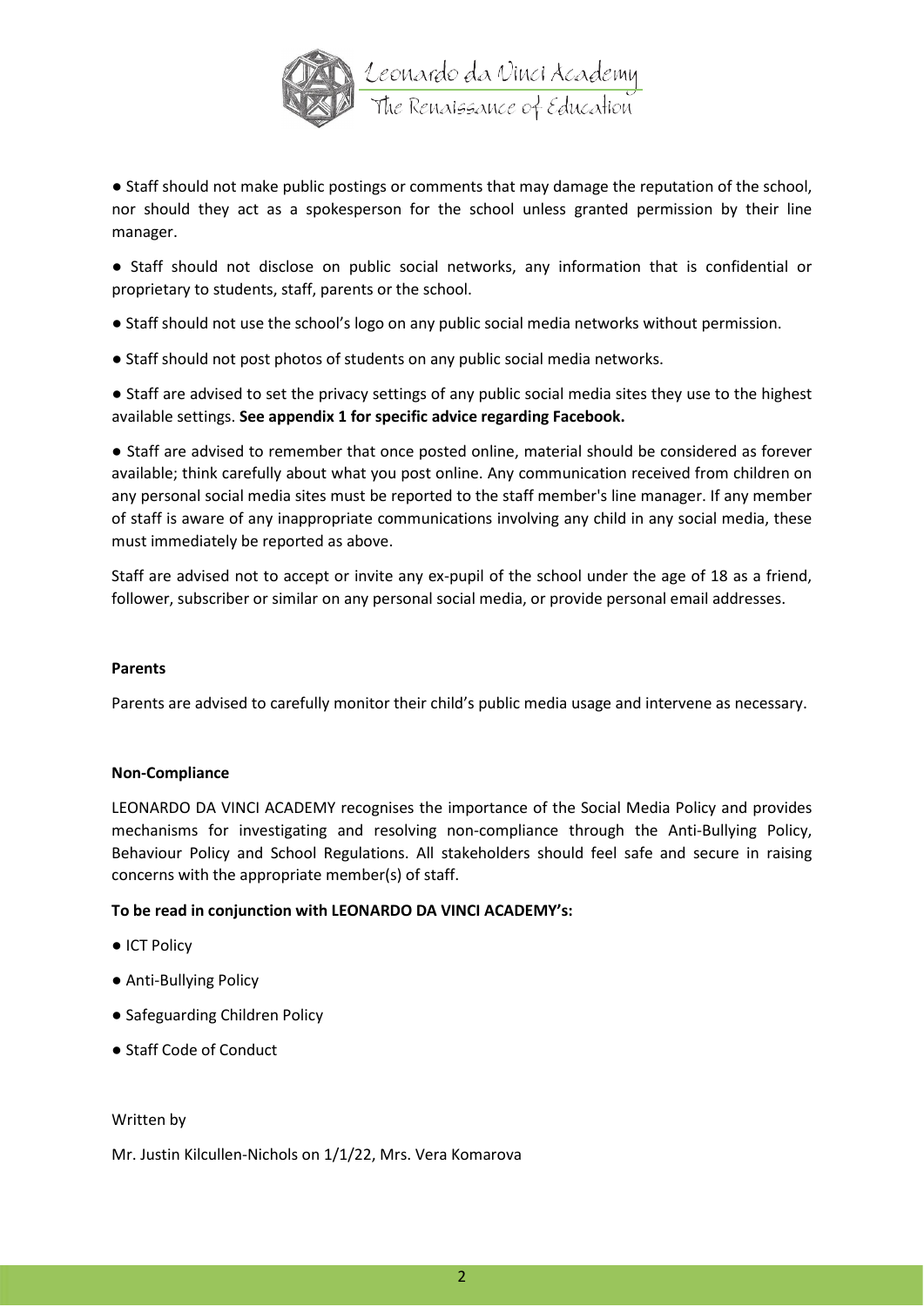

# Appendix 1: Facebook cheat sheet for staff

# **Don't accept friend requests from pupils on social media**

# **10 rules for school staff on Facebook**

- 1. Change your display name use your first and middle name, use a maiden name, or put your surname backwards instead
- 2. Change your profile picture to something unidentifiable, or if not, ensure that the image is appropriate
- 3. Check your privacy settings regularly
- 4. Be careful about tagging other staff members in images or posts
- 5. Don't share anything publicly that you wouldn't be just as happy showing your pupils
- 6. Don't use social media sites during school hours
- 7. Don't make comments about your job, your colleagues, our school or your pupils online once it's out there, it's out there
- 8. Don't associate yourself with the school on your profile (e.g. by setting it as your workplace, or by 'checking in' at a school event)
- 9. Don't link your work email address to your social media accounts. Anyone who has this address (or your personal email address/mobile number) is able to find you using this information
- 10. Consider uninstalling the Facebook app from your phone. The app recognises wifi connections and makes friend suggestions based on who else uses the same wifi connection (such as parents or pupils)

# **Check your privacy settings**

- Change the visibility of your posts and photos to **'Friends only'**, rather than 'Friends of friends'. Otherwise, pupils and their families may still be able to read your posts, see things you've shared and look at your pictures if they're friends with anybody on your contacts list
- Don't forget to check your **old posts and photos**
- The public may still be able to see posts you've **'liked'**, even if your profile settings are private, because this depends on the privacy settings of the original poster
- **Google your name** to see what information about you is visible to the public
- Prevent search engines from indexing your profile so that people can't **search for you by name**
- Remember that **some information is always public**; your display name, profile picture, cover photo, user ID (in the URL for your profile), country, age range and gender